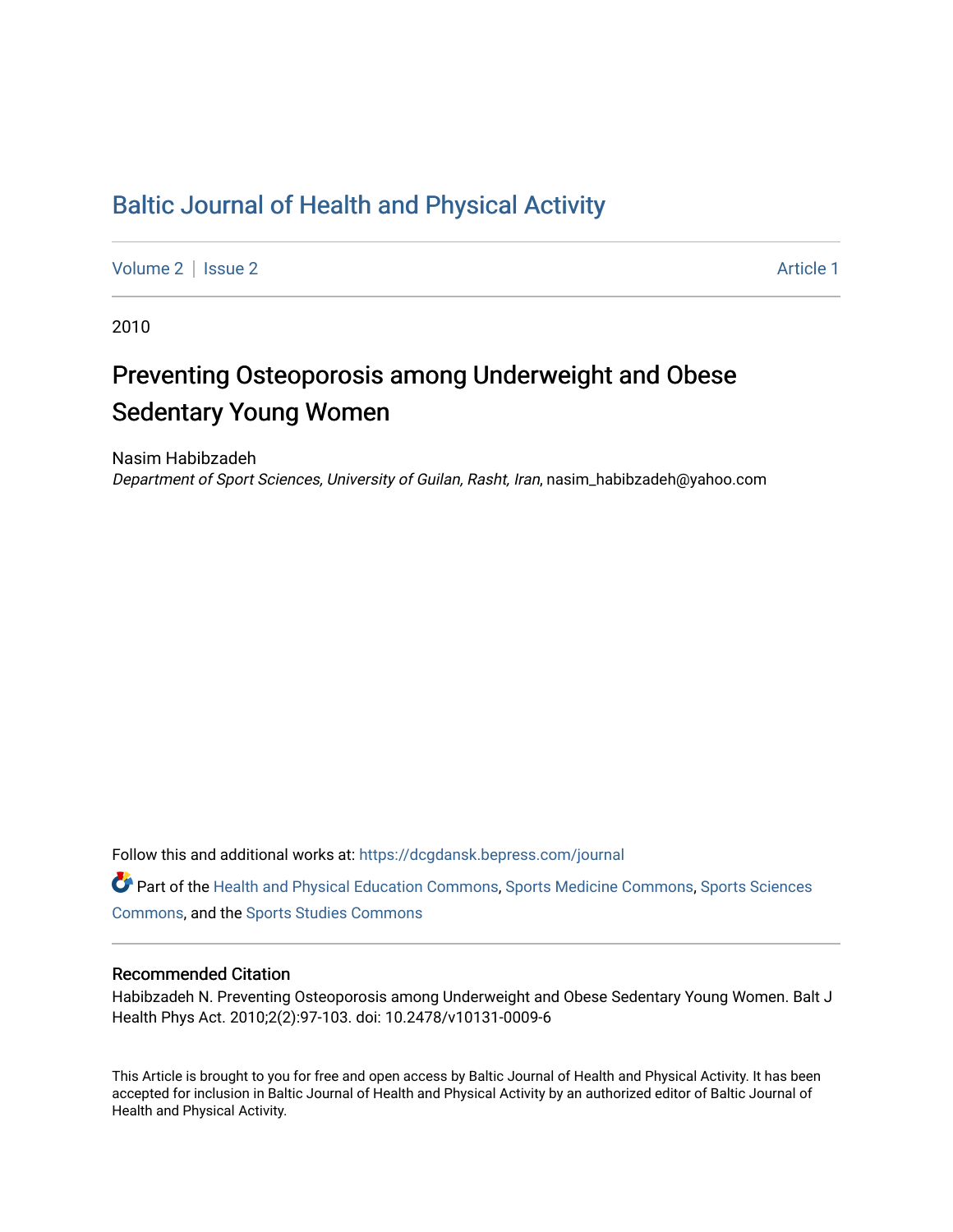|                                                                                                                                    | <b>Preventing Osteoporosis among Underweight</b><br>and Obese Sedentary Young Women                                                                                                                                                                                                                                                                                                                                                                                                                                               |
|------------------------------------------------------------------------------------------------------------------------------------|-----------------------------------------------------------------------------------------------------------------------------------------------------------------------------------------------------------------------------------------------------------------------------------------------------------------------------------------------------------------------------------------------------------------------------------------------------------------------------------------------------------------------------------|
|                                                                                                                                    | DOI: 10.2478/v10131-0009-6                                                                                                                                                                                                                                                                                                                                                                                                                                                                                                        |
| <b>Authors' Contribution:</b><br>A - Study Design<br>B - Data Collection                                                           | <b>Nasim Habibzadeh</b>                                                                                                                                                                                                                                                                                                                                                                                                                                                                                                           |
| C - Statistical Analysis<br>D - Data Interpretation<br>E - Manuscript Preparation<br>F - Literature Search<br>G - Funds Collection | Department of Sport Sciences, University of Guilan, Rasht, Iran                                                                                                                                                                                                                                                                                                                                                                                                                                                                   |
|                                                                                                                                    | Key words: bone mass density, bone loss, walking exercise, obese, thin.                                                                                                                                                                                                                                                                                                                                                                                                                                                           |
|                                                                                                                                    | <b>Abstract</b><br><b>Background:</b> The purpose of the present study was to examine the effect of a walking<br>program on bone mass density (BMD) among healthy obese and thin young                                                                                                                                                                                                                                                                                                                                            |
| <b>Material/Methods:</b>                                                                                                           | girls.<br>Twenty untrained obese $(n=10)$ and thin $(n=10)$ girls, 20-25 years,<br>volunteered to participate in this study. Before and after the training program<br>both groups had an anthropometric measurement, a blood analysis and                                                                                                                                                                                                                                                                                         |
|                                                                                                                                    | a BMD evaluation. Each walking session consisted of 30 minutes walking<br>between 50-75% of maximal heart rate, 3 days per week for 2 months.<br><b>Results:</b> After the exercise program, BMD in both regions (hip (1.1%) and spine ( $L_z$<br>$L_4$ ) (2.3%)) stabilized in both groups (p<0.05). Percent body fat, fat mass and<br>lean mass were affected positively by exercise program (all $p = 0.000$ ). No<br>significant change was observed in Serum estrogen calcium, phosphorus in<br>either group ( $p > 0.05$ ). |
|                                                                                                                                    | <b>Conclusions:</b> This study showed that activities such as walking provide significant loading,<br>which positively influences BMD in young thin and obese girls. This result<br>suggests that both thin and obese women can reduce the risk of bone loss by<br>increasing their level of activity.                                                                                                                                                                                                                            |
| Word count: 2350<br>Tables: 2                                                                                                      | Received: January 2010                                                                                                                                                                                                                                                                                                                                                                                                                                                                                                            |
| Figures: 2<br>References: 26                                                                                                       | Accepted: July 2010<br>Published: December 2010                                                                                                                                                                                                                                                                                                                                                                                                                                                                                   |
| Address for correspondence:<br>MSc Nasim Habibzadeh                                                                                | Department of Sport Sciences, University of Guilan, Rasht, Iran                                                                                                                                                                                                                                                                                                                                                                                                                                                                   |

Phone: +989111376241, e-mail: nasim\_habibzadeh@yahoo.com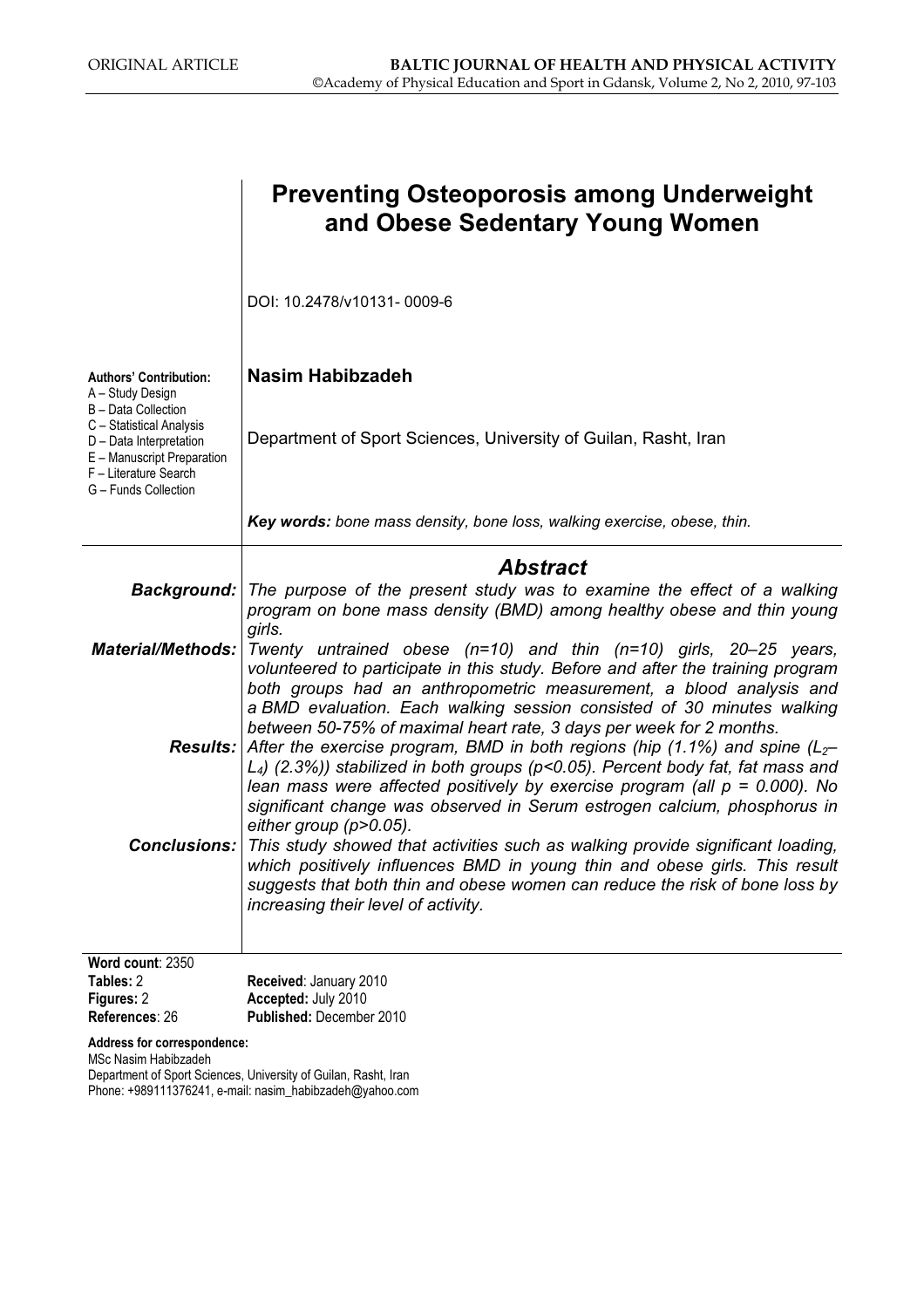#### Introduction

Osteoporosis is a major public health problem that is characterized by low bone mass and increased susceptibility to fracture, primarily in the hip, spine and wrist [1]. Although symptoms of osteoporosis do not generally occur until after menopause, recent evidence suggests that bone loss starts much earlier in life and it may be associated with an increasingly sedentary lifestyle [2]. That is why the World Health Organization believes that we are heading for a major epidemic the years to come. In spite of development in diagnosis of osteoporosis, still the preventive measure of osteoporosis is neglected and the already staggering medical, social and economic costs can be expected to increase unless effective prophylactic and therapeutic regimens are developed [3]. Body weight influences bone density and, therefore, is an important risk factor for osteoporosis [4]. It is well recognized that thin individuals have lower bone mass density than heavier individuals, and there may be multiple reasons for this. In fact, thinness is an important risk factor for bone loss and a reduction in bone mass is highly correlated with an increased risk of osteoporosis [5]. Obesity has been identified as a risk factor in many illnesses. The consequence of excessive weight can have a profound negative effect on bones and joints. An increased body mass index (BMI) has been associated with many orthopedic conditions, such as arthritis, osteoporosis, and joint immobility [6].

To prevent osteoporosis various factors such as physical activity, adequate ingestion of calcium and vitamin D are acknowledged to be important [7]. Because mechanical loading contributes to subsequent bone mass, weight-bearing exercise is suggested as a therapy to increase BMD and as a strategy to prevent osteoporosis [8]. Numerous studies demonstrate the importance of weight-bearing physical activity as well as mechanical loading to maintain skeletal integrity in both younger and elderly women. Lack of weight-bearing activity is dangerous for the skeleton, and a decrease in bone mass has been demonstrated in humans under condition of weightlessness or immobilization [9]. Walking is a weight-bearing form of aerobic exercise that can be easily integrated into one's daily life and it is frequently recommended as a way to help protect against bone loss [10]. While various forms of weight-bearing activity may slow down the loss of BMD or possibly even increase BMD through mechanical loading of bone; walking as an exercise intervention is of particular interest [11]. Several cross-sectional and descriptive studies indicate a positive relationship between walking and BMD at various skeletal sites, whereas other studies have shown that walking was insufficient to improve BMD [12].

It is known that the skeletal response to loading is characteristic of different age [13]. However, to our knowledge, no study has shown simultaneously the effect of exercise program on BMD in obese and thin girls with a mean age 20 years. Clearly, further studies are required to determine whether exercise programs which are acceptable for older people are effective in preventing osteoporosis in this population. Therefore, the purpose of the present study was to examine the effect of walking program on hip and lumbar  $(L_2-L_4)$  BMD in order to prevent or restore bone loss among healthy sedentary obese and thin girls.

#### Material and methods

Twenty young physically untrained girls volunteered toparticipate in this study. Then participants were pair wise-matched and assigned to two exercise, obese and thin groups. Descriptive statistics of the subjects' anthropometric and physiological characteristics are presented in Table 1. Written informed consent for all procedures was obtained from all participants prior to entering the study. The criteria for the invitation were being willing to participate, clinically healthy (no cardiovascular, musculoskeletal, respiratory, or other chronic diseases that might limit training or testing), no menstrual irregularities, not using medication that alert bone mass density and no beta-blockers, sedentary life style (no regular sports activities for at least 2 years), nondieting, nonsmoking, and no apparent occupational or leisure time responsibilities that impede their participation.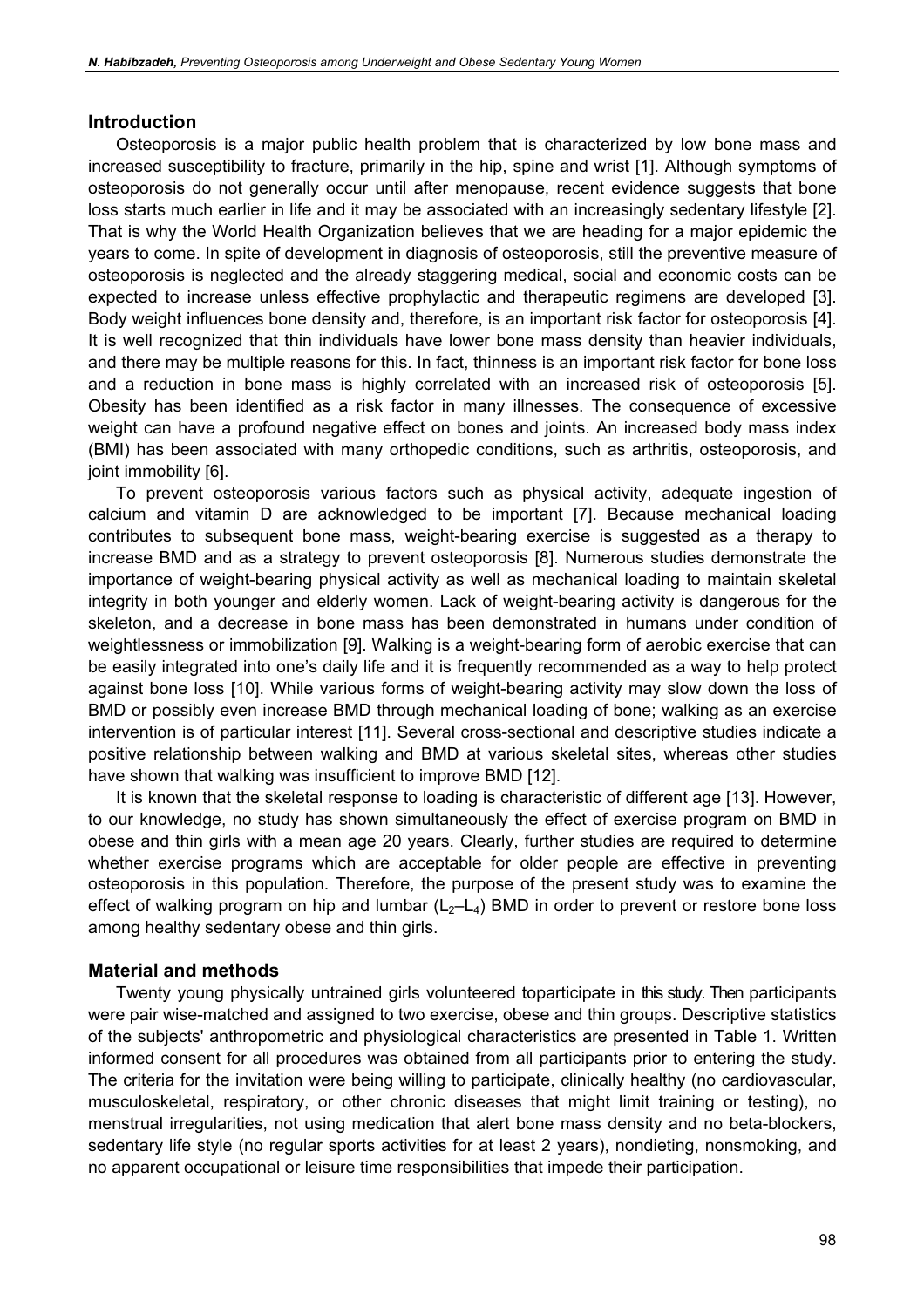| Variable      | Obese $(n=10)$   | Thin $(n=10)$    |
|---------------|------------------|------------------|
| Age (year)    | $22.22 \pm 1.9$  | $21.10 \pm 1.7$  |
| Height (cm)   | $5.1 \pm 157.78$ | $159.90 \pm 7.5$ |
| Weight (kg)   | $74.98 \pm 8.1$  | $45.88 \pm 5.3$  |
| BMI $(kg/m2)$ | $30.20 \pm 1.8$  | $17.73 \pm 1.0$  |

Tab. 1. Physical characteristics of study subjects(X ±SD)

Anthropometric and body parameters were assessed on an empty stomach. The height was measured to the nearest 0.1 cm using a wall-mounted stadiometer (Holtain, Dyfed, UK). Body mass was measured to the nearest 0.01 kg on an electronic weighing scale (Mettler Toledo IDL Plus, Eichfahig, Germany). Body mass index (BMI) was calculated as weight (kg)/height  $(m)^2$ . In addition, all subjects were weighed every week so that none of them gained or lost > 2.2 kg body weight over the entire study period.

The main endpoints of the study were the change in bone mass density of the hip and the lumbar spine (L<sub>2</sub>-L<sub>4</sub>). BMD (g/cm<sup>2</sup>) was also measured with the dual X-ray absorptiometry scans (DXA) (Lunar DPX-L, software version 1.31, USA). All the scanning and analyses were done by the same operator. The vivo day-to-day (coefficient of variation) of the BMD measurement in our laboratory ranged from 0.7 to 1.7%. The scanner was calibrated daily, and its performance was followed with our quality assurance protocol. There was no significant machine drift during the study period.

Blood samples were collected on an empty stomach (>12 h) in a sitting position and centrifuged at 1500 rpm for 30 minutes at 4o C within 2 h. Serum samples from each participant were stored frozen at -20°C until analyzed. The serum estrogen level was assessed by radioimmunoassay (Amersham Biosciences, Piscataway, NJ, USA) at the follicular stage in each subject's menstrual cycle, and serum calcium and phosphorus levels were measured by standard automated laboratory techniques.

Caloric expenditure was calculated based on the weight of the subject. To minimize any affect that dietary composition might have on the measured metabolic variables, at the beginning of the study all subjects were instructed on the American Health Association (AHA) diet by a registered dietitian. The composition of this diet was 50–55% carbohydrate, 15–20% protein, <30% fat. The subjects were asked to maintain this diet composition throughout the study's duration (2mo).Compliance was monitored by review of 7-day food records taken every week [14].

The exercise program included a warming-up phase for 5 minutes of stretching exercises, 30 minutes walking at 50–75% of the maximum heart rate and a cooling-down phase for 5 minutes of stretching, three times a week for 2 months. Stretching exercises were performed for the arms, leg, back and stomach. A target heart rate range between 50–75% of the age adjusted maximum heart rate intensity was calculated by each walker from her age and walking supine resting heart rate in every exercise session [15). Heart rate was measured with an electronic heart rate meter (Sport Tester PE, Polar Electro, Oy, Finland). The exercise program was accompanied by music. All sessions were supervised by a professional exercise physiologist leader.

Mean and standard deviation (SD) were used as descriptive statistic. Student's t-test was used for normally distributed variables. Unpaired t-test was used to assess the change in BMI, body weight, serum calcium, phosphorus, and estrogen before and after the exercise intervention. The effect of the program was studied through a mixed, two-factor analysis of variance (2×2) incorporating the group, time and group – by-time interaction effect. A significance level set at p<0.05 was used for all comparisons.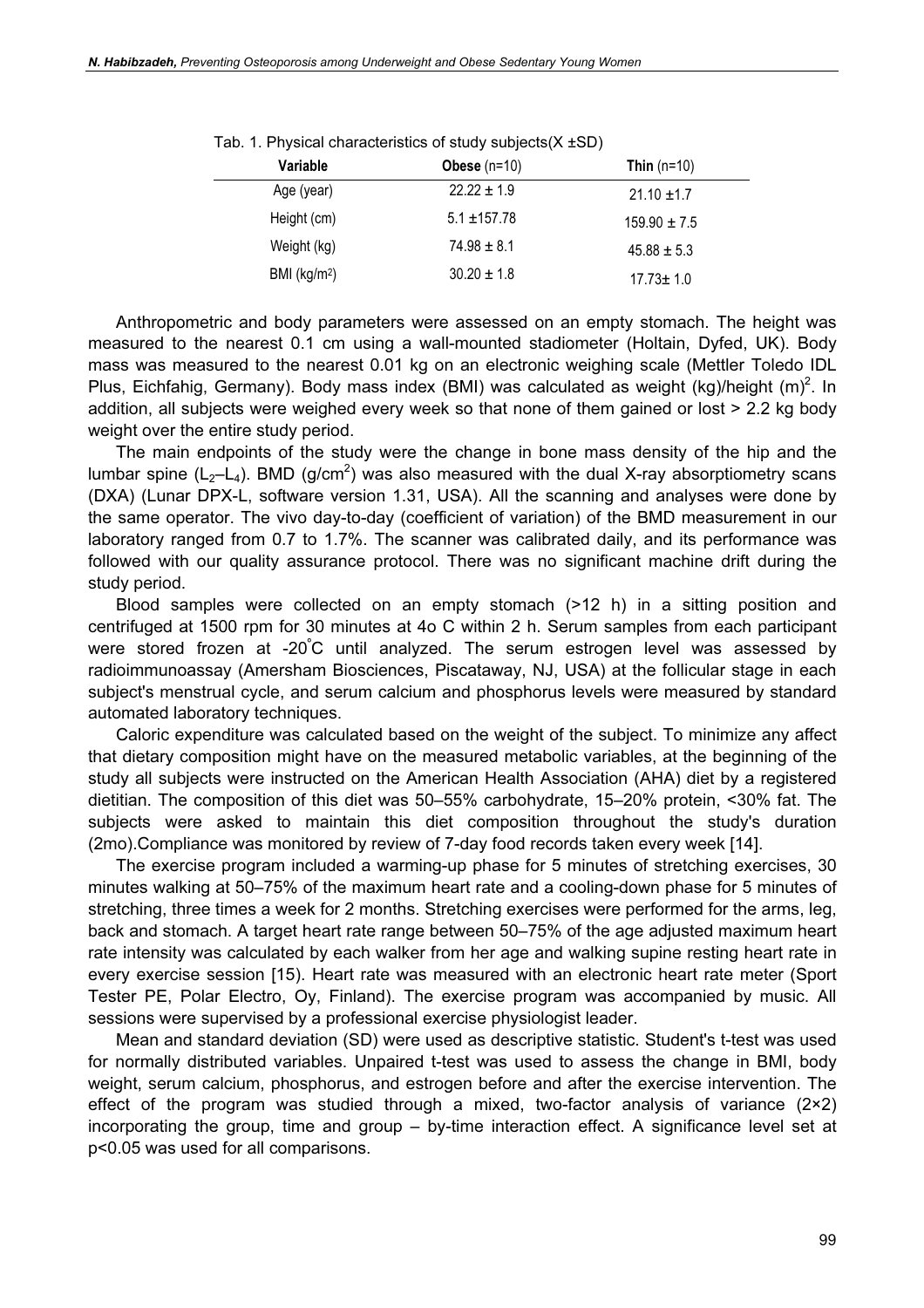#### Results

All twenty subjects (100%) completed the training program. No major change in the menstrual status was observed during the study. All subjects showed normal ranges of serum calcium, phosphorus, or estrogen levels at the baseline, and the analysis of data showed that the post-test differences between the groups were not significant (p > 0.05). The percentage of body fat, fat mass and lean mass changes in response to training were significant in the two groups. The lean mass in both groups significantly increased but the present body fat, fat mass significantly decreased  $(p = 0.000)$ .

The BMD values of the spine  $(L_2-L_4)$  and hip were both significantly different between the two groups and exercise significantly increased the BMD from baseline  $(p<0.05)$ . The comparison of the changes in BMD in the hip (1.1%) and the bone mass density in the spine  $(L_2-L_4)$  (2.3%) showed a trend for higher effectiveness of the exercise. The different effects observed at the two studied sites could be attributed to one important factor. The lumbar vertebrae are 65% trabeculare bone, which is characterized by greater metabolic activity. The hip, on the other hand, is 75% cortical bone, which is more compact and less quickly reactive to treatment. However, both spinal and hip BMD were affected positively by the exercise program. Figures 1 and 2 show the change in hip and spinal ( $L_2-L_4$ ) BMD over the study period and the significance of difference in the both thin and obese groups.

| $\alpha$ . 2. Only in variables ( $\lambda$ 1907 |                  |                   |                   |                  |          |  |  |
|--------------------------------------------------|------------------|-------------------|-------------------|------------------|----------|--|--|
| Variable                                         | <b>Thin</b>      |                   | <b>Obese</b>      |                  | P value  |  |  |
|                                                  | pre-test         | post-test         | pre-test          | post-test        |          |  |  |
| Hip BMD $(g/cm2)$                                | $.843 \pm 0.05$  | $0.863 \pm 0.06$  | $.967 \pm 0.10$   | $.983 \pm 0.09$  | $0.012*$ |  |  |
| Spine $(L_2-L_4)$<br>$BMD$ (g/cm <sup>2</sup> )  | $1.051 \pm 0.14$ | $1.128 \pm 0.21$  | $1.113 \pm 0.16$  | $1.147 \pm 0.15$ | $0.037*$ |  |  |
| Estrogen (pg/ml)                                 | $25.55 \pm 8.93$ | $42.15 \pm 18.80$ | $30.42 \pm 15.60$ | 46.99±18.55      | 0.610    |  |  |
| Calcium (ml/dl)                                  | $9.78 \pm 0.42$  | $9.25 \pm 0.50$   | $9.47 \pm 0.24$   | $9.42 \pm 0.28$  | 0.783    |  |  |
| Phosphorous (ml/dl)                              | $4.21 \pm 0.39$  | $3.55 \pm 0.36$   | $3.80 \pm 0.39$   | $3.65 \pm 0.63$  | 0.660    |  |  |
| Lean mass (kg)                                   | $33.54 \pm 3.72$ | $34.53 \pm 3.97$  | $43.27 + 5.25$    | $44.38 \pm 6.21$ | $0.000*$ |  |  |
| Fat mass (kg)                                    | $9.86 \pm 1.85$  | $9.21 \pm 2.14$   | $29.11 \pm 4.54$  | $27.17 \pm 6.30$ | $0.000*$ |  |  |
| % Body fat                                       | $21.82 \pm 3.13$ | $20.13 \pm 3.60$  | $38.80 \pm 3.97$  | $36.35 \pm 6.84$ | $0.000*$ |  |  |

Tab. 2. Change in variables (X +SD)

\* Significantly different from the 'Pre' value:\* p < 0.05;\*\*\*



Fig. 1. Change from baseline in the spine (L<sub>2</sub>-L<sub>4</sub>) BMD (g/cm<sup>2</sup>) during the study period (pre-, post-study) and the significance of the difference between the groups ANOVA (p=0.037)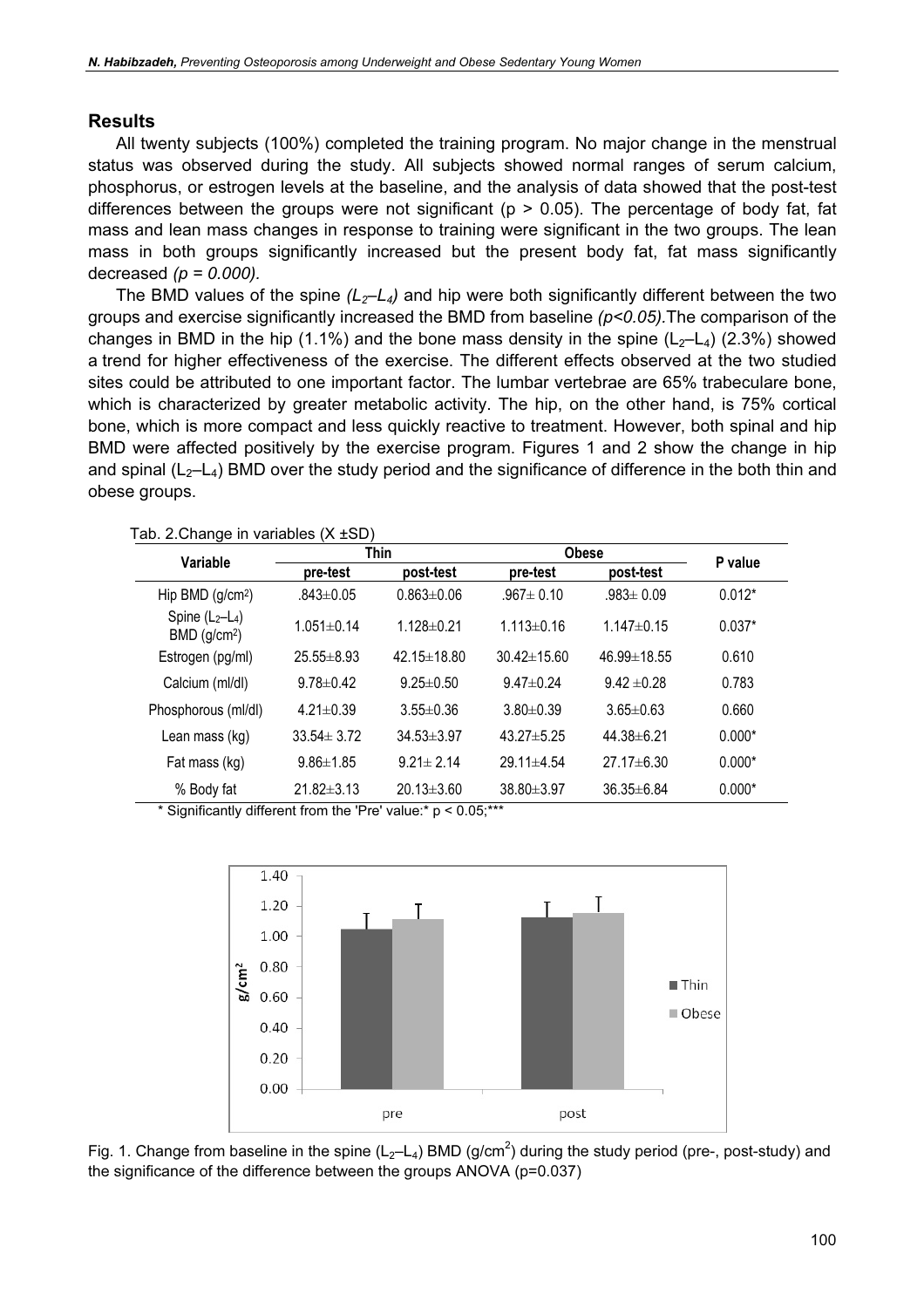

Fig. 2. Change from baseline in the hip BMD (g/cm<sup>2</sup>) during the study period (pre-, post-study) and the significance of the difference between the groups ANOVA (p=0.012)

#### **Discussion**

This is the first study to assess the effect of weight-bearing exercise on bone loss at different anatomical sites in different young girls who are considered to be at risk of osteoporosis. Two months of walking exercise showed efficacy in slowing or stopping bone loss. This difference may be due to the younger age of subjects in our study and the nature of the mechanical load. Furthermore, there was a relation between weight change and an increase in BMD in both thin and obese girls.

Exercise will be part of an effective strategy to reduce the incidence of osteoporosis only if the amount and type of physical activity needed to confer benefit is attainable for the majority of women. The most easily accessible form of weight-bearing exercise is walking and the number of hours of walking per day has been found correlate with lumbar and hip densities [16]. The minimum weight-bearing exercise recommended to prevent osteoporosis is half an hour three times a week [17]. However, not all exercise is good for the human body; therefore, the degree and the extent of any exercise should be adapted to the age, the physical ability and the skeletal condition of the individual. Comparisons among studies evaluating the effect of walking on bone density at various skeletal sites are limited by differences in methods to measure walking activity and differences in menses and nutritional status of the study population. For example, Cavnaugh and Cann have reported that aerobic exercise such as walking program did not prevent bone loss [18]. Hotori et al. also reported that walking for 30 minutes above the anaerobic threshold (AT) was effective in increasing BMD, whereas exercise below the AT was not [9]. Martin and Notelovitz similarly observed that walking speeds of less than 6.4 km did not increase BMD [20]. Other studies have shown that physical exercise positively affected BMD in both young and elderly women. Among postmenopausal women, Nelson showed the beneficial effects on BMD of walking at 75–80% of the maximum heart rate for 50 minutes, 3–4 times per week, wearing a leaded belt [21]. Yamazaki et al. (2004) also demonstrated that the positive effect of 1 year of moderate walking exercise on the BMD was caused by a decrease in bone turnover in postmenopausal women [22]. These findings confirm that exercise decreased bone turnover, which was elevated by estrogen deficiency, and resulted in the positive effect on the skeleton. A recent study by Mulhim et al. has shown that 30 minutes of walking at 1.5 km/hour increased lumbar spine and femoral BMD in sedentary Saudi women, aged 25–50 [23]. They suggested that the bone maintenance effect of exercise during the premenopausal and postmenopausal period may be an essential factor, making a favorable difference as compared with sedentary women. Brooke-Wavell et al. also reported that 20 min walking a day increased BMD [24]. In our patients simple 30 minutes of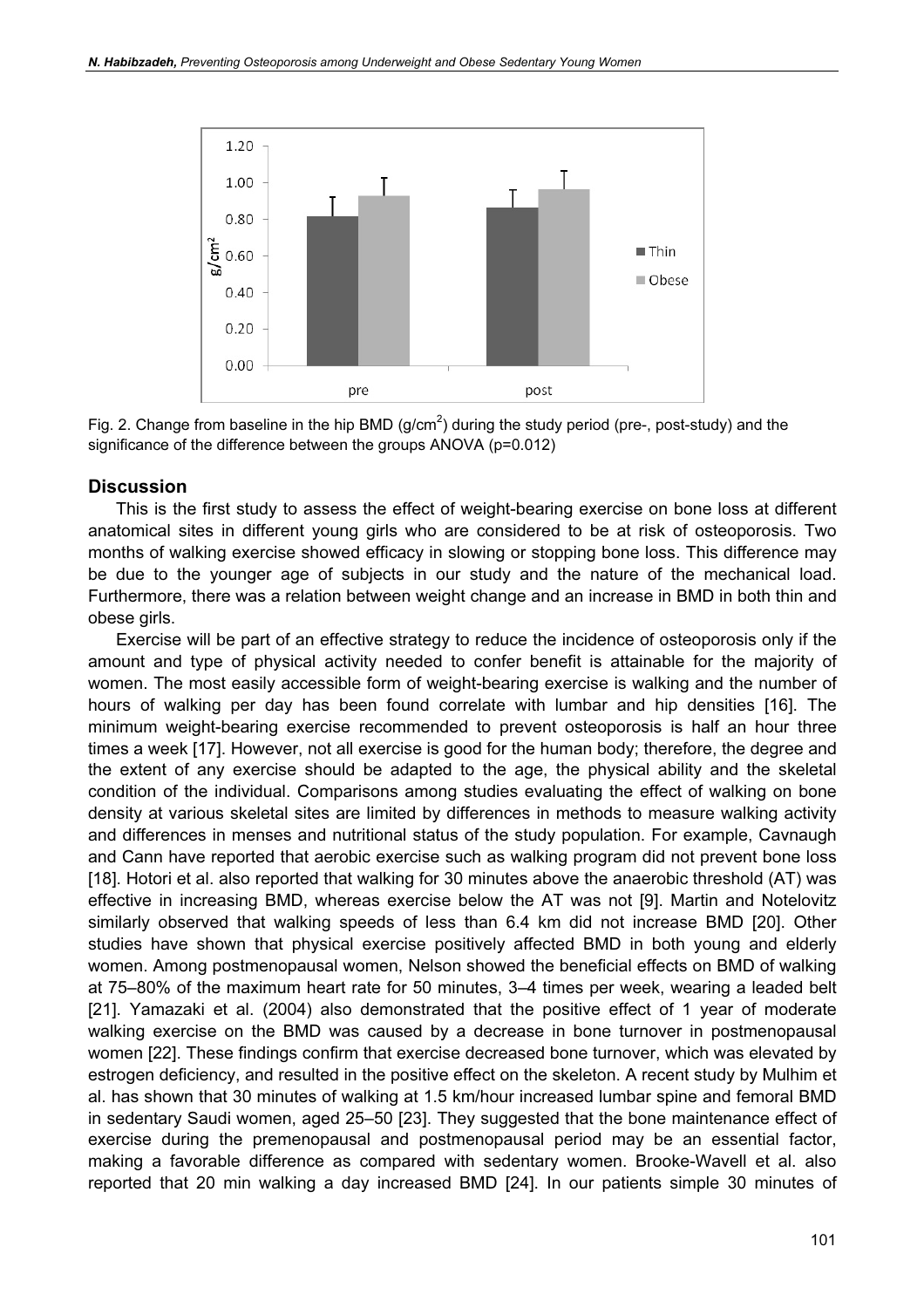walking exercise at the pace of 50–75% maximum heart rate was enough to positively change the BMD, to decrease the fat mass and increase the lean body weight, making them healthier. Mechanical factors that affect bone remodeling include muscular contraction and gravity. Lanyon found that bone responds in proportion to the amount of stress placed on it. Abramson and Dwlagi showed that weight bearing and muscle contractions generate stress on bone necessary to prevent bone loss [25]. Although overall fat mass does improve bone density, so does overall lean mass. "Lean mass" means muscle. "Lean mass," the researchers conclude, "is the major determinant of bone size, providing further evidence that bone size is adapted to the dynamic load imposed by muscle force rather than passive loading" by fat [26]. The result of the blood parameters showed that neither estrogen nor calcium and phosphorous levels were significantly altered as a result of a two-month training regimen, suggesting that estrogen, calcium and phosphorous did not mediate the observed skeletal changes in both groups.

## **Conclusion**

Our study showed that activities such as walking provide significant loading, which positively influences BMD in sedentary young girls. This result suggests that both thin and obese women can reduce the risk of bone loss by increasing their level of activity. If done on a regular basis, this type of training can be an efficient, safe and inexpensive way of preventing osteoporosis and osteoporosis related fractures later in life.

### Acknowledgment

The work was supported by grants from the University of Guilan. The author gratefully acknowledges all the subjects who cooperated in this study.

## References

- 1. Abdy SE. A strategy to prevent osteoporosis. Prac Nurse 1998;16:614-619.
- 2. Hata M, Miyom M, Mizuno Y. Osteoporosis as a lifestyle related disease. Nippon Rinsho 2003;61:305- 313.
- 3. Sambrook P, Cooper C. Osteoporosis. Lancet 2006;367:2010-18.
- 4. Douchi T, Oki T, Nakamura S, Ijuin H, Yamamoto S, Nagata Y. The effect of body composition on bone density in pre-and postmenopausal women. Maturitas 1997;27:55-60.
- 5. Coin A, Sergi G, Beninca P, Lupoli L, Cinti G. Bone mineral density and body composition in underweight and normal elderly subjects. Osteoporos Int 2000;11:1043-50.
- 6. Cobayashi F, lopes L, Taddei J. Bone mineral density in overweight and obese adolescents. Journal Pediatria 2005: 81:337-420.
- 7. Renfro J, Brown JB. Understanding and preventing osteoporosis. AAOHN J 1998;46:181-191.
- 8. Turnerc H. Exercise as a therapy for osteoporosis. Bone 1998;23:83-85.
- 9. Alioa JF, Cohn SH, Ostuni JA, Cane R, Ellis K. Prevention of involutional bone loss by exercise. Ann Intern Med 1987;89:356-8.
- 10. Palombaro KM. Effect of walking-only interventions on bone mineral density at various skeletal sites: a meta-analysis. J Geritr Phys Ther 2005;28:102-107.
- 11. Mosisio KC, Hurwitz DE, Sumner DR. Dynamic loads are determinants of peak bone mass. J Orthopaed Res 2004,22:339-345.
- 12. Berard A, Bravo G, Gauthier P. Meta-analysis of the effectiveness of physical activity for prevention of bone loss in postmenopausal women. Osteoporos Int 1997;7:331-337.
- 13. Iwamoto J, Takeda T, Ichimura S. Effect of exercise training and detraining on bone mineral density in postmenopausal women with osteoporosis. J Orthop Scin 2001;6:128-132.
- 14. New SA, Smith C, Grubb DA, Reid DM. Nutritional influence on bone mineral density: a cross sectional study in premenopausal women. Am J Clin Nutr 1997;65:1831-9.
- 15. Karvaonen MJ, Vuorimaa T. Heart rate and exercise intensity during sport activities: Practical application. Sport Medicine 1988;5: 303-312.
- 16. Elizabeth K, Bess H. Walking is related to bone density and rates of bone loss. Am J Med 1994;96:20- 26.